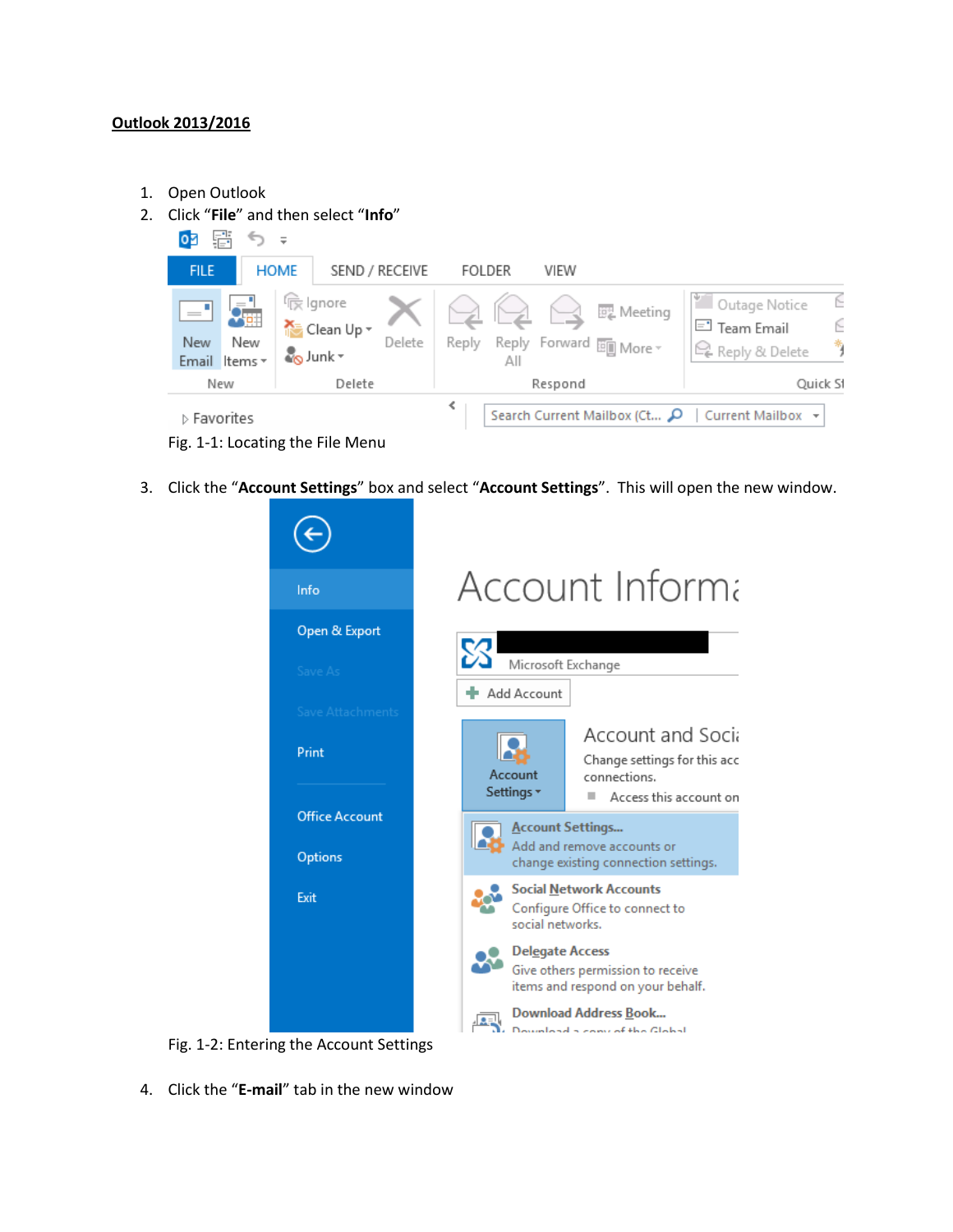5. Click "**New…**"

|    | <b>Account Settings</b>                                                                                        | × |
|----|----------------------------------------------------------------------------------------------------------------|---|
| tH | <b>E-mail Accounts</b><br>You can add or remove an account. You can select an account and change its settings. |   |
|    | E-mail<br>Data Files RSS Feeds SharePoint Lists Internet Calendars Published Calendars Address Books           |   |
|    | <b>New X</b> Repair <b>Professional Change</b> Set as Default X Remove $\pm$ +                                 |   |
|    | Name<br><b>Type</b>                                                                                            |   |
|    |                                                                                                                |   |
|    |                                                                                                                |   |
|    |                                                                                                                |   |
|    |                                                                                                                |   |
|    |                                                                                                                |   |
|    |                                                                                                                |   |
|    |                                                                                                                |   |
|    |                                                                                                                |   |
|    | Close                                                                                                          |   |

Fig. 1-3: Creating a New Account Profile

6. Choose "**Manual setup or additional server types**" and then click "**Next >**"

| <b>E-mail Account</b> |                                                                 |  |
|-----------------------|-----------------------------------------------------------------|--|
| Your Name:            |                                                                 |  |
|                       | Example: Ellen Adams                                            |  |
| E-mail Address:       |                                                                 |  |
|                       | Example: ellen@contoso.com                                      |  |
| Password:             |                                                                 |  |
| Retype Password:      |                                                                 |  |
|                       | Type the password your Internet service provider has given you. |  |
|                       |                                                                 |  |

Fig. 1-4: Manually Configuring the Mail Servers

7. Select "**POP or IMAP**" and then click "**Next >**"